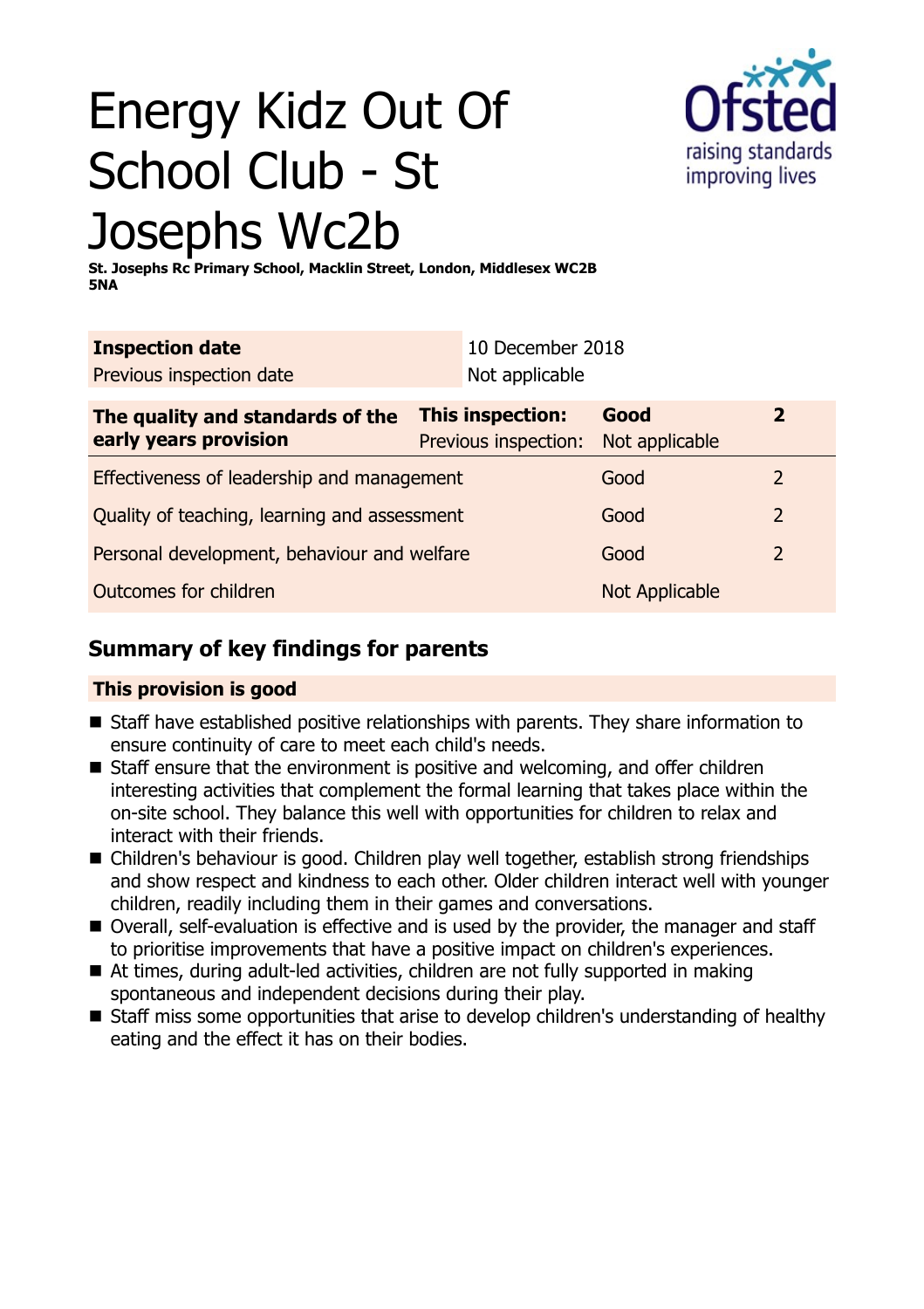## **What the setting needs to do to improve further**

#### **To further improve the quality of the early years provision the provider should:**

- **n** promote more opportunities for children to complete tasks independently and develop their own ideas in their play
- $\blacksquare$  strengthen the support for children to understand the importance of healthy eating to help support their good health.

#### **Inspection activities**

- $\blacksquare$  The inspector observed the activities indoors and outdoors, and the interactions between staff and children.
- The inspector talked to staff and children at appropriate times during the inspection.
- $\blacksquare$  The inspector held a meeting with the club manager and looked at relevant documentation and evidence of the suitability of staff.
- $\blacksquare$  The inspector spoke to parents during the inspection and took account of their views.
- The inspector looked at children's records, planning documentation, evidence of suitability of staff and a range of other documentation, including policies and procedures.

#### **Inspector**

Chris Lamey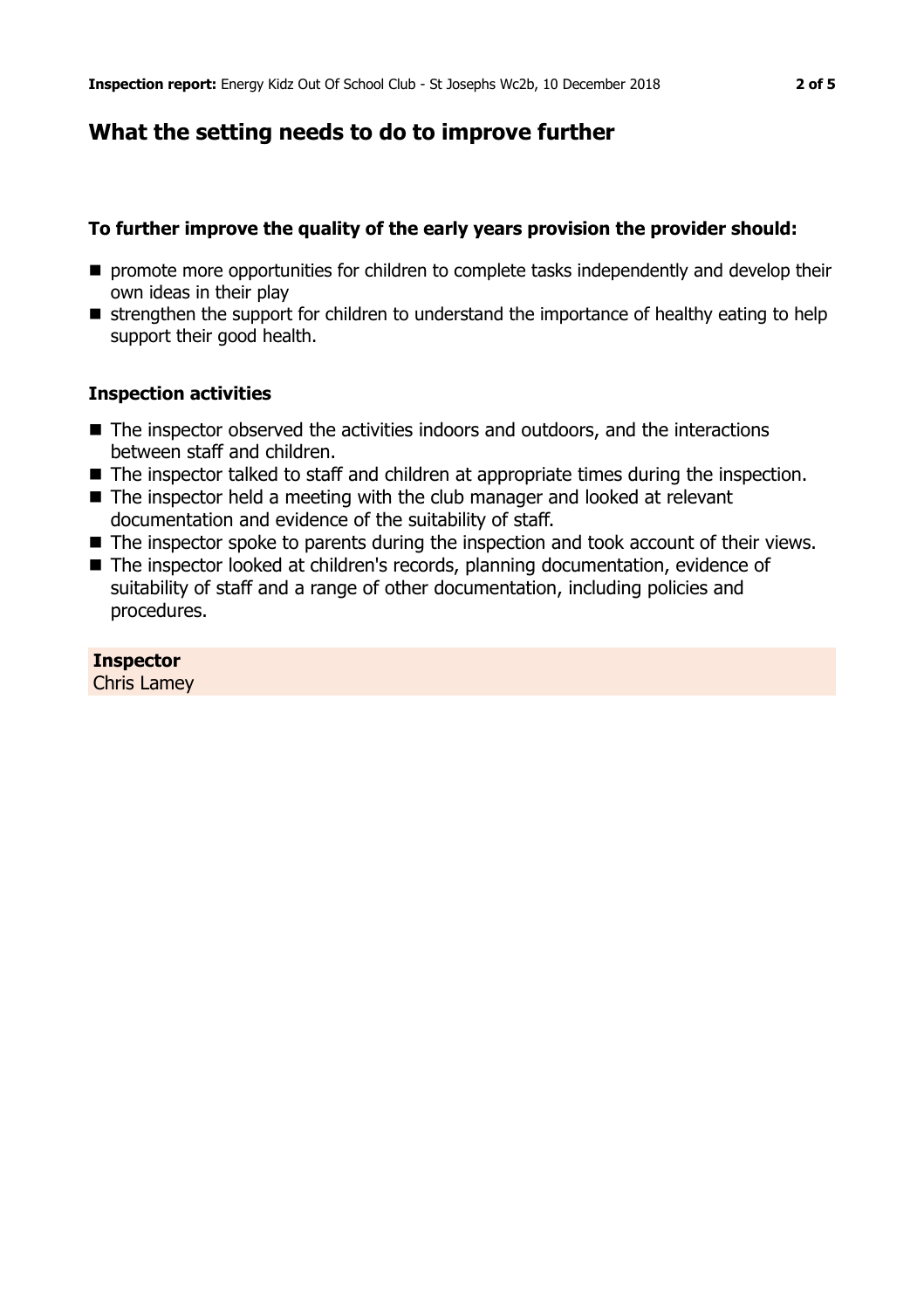## **Inspection findings**

#### **Effectiveness of leadership and management is good**

The provider, the manager and staff have a good understanding of local safeguarding procedures. They know the correct action to take to help protect children from harm. Staff understand how to recognise possible signs and symptoms that may raise cause for concern and are confident in the procedures to follow. Safeguarding is effective. Staff ensure that parents are kept informed about children learning during the school day. Parents speak positively about the club and say their children enjoy attending. Robust recruitment and selection processes are in place to help to ensure that staff are suitable to care for children. The provider ensures that staff complete compulsory training, such as first aid.

#### **Quality of teaching, learning and assessment is good**

Staff offer a good selection of activities that suits the needs of the children at the club. Children are keen to join in the day's activities and adapt to different events throughout the year effectively. Overall, staff use their knowledge and experience well. They understand how to plan a variety of experiences that helps children become enthused and motivated. Staff interaction is good and this promotes children's engagement and enjoyment in activities. For example, staff take an active role, playing team games in the playground. Younger children engage positively with the older children, who encourage them in their play. Young children scream with delight as they throw balls at skittles and learn about simple mathematics as they knock them over and count how many are left standing. Staff make regular observations of children's enjoyment in their activities. They use this knowledge well to plan future activities and develop children's self-confidence.

#### **Personal development, behaviour and welfare are good**

The club provides children with healthy food to choose from at mealtimes and water is available for children to serve themselves during the session. Children have good opportunities to be active, enjoy physical games and activities, and explore the natural world. Children develop an important understanding of the benefits of exercise and keeping physically healthy. Children enjoy being competitive but are good natured when they do not win. For instance, they eagerly participate in football games and run races against each other, with the losers congratulating the winners. Children understand the importance of good hygiene routines and wash their hands before eating food and after playing outside.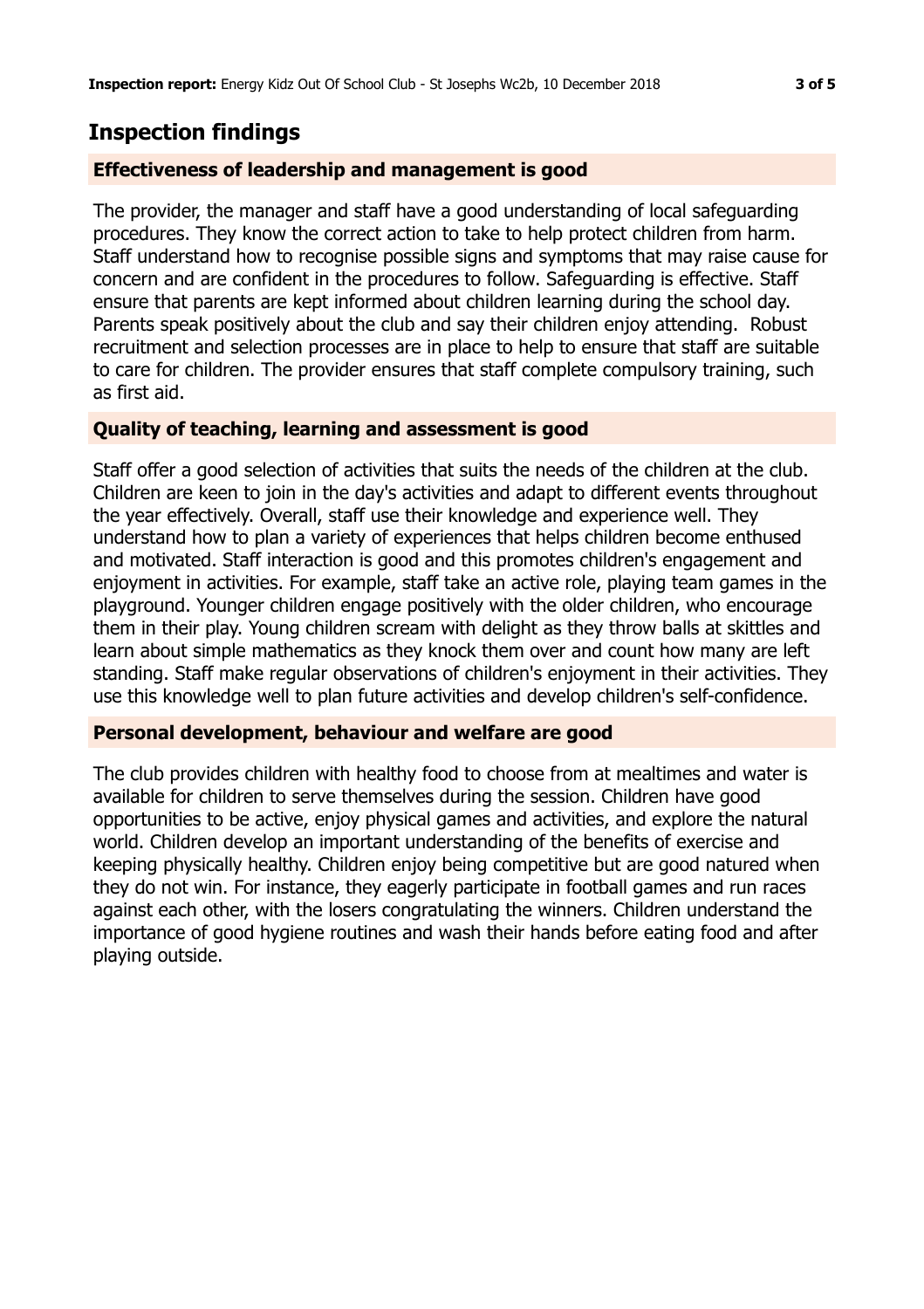## **Setting details**

| Unique reference number                             | EY557340                                                                             |
|-----------------------------------------------------|--------------------------------------------------------------------------------------|
| <b>Local authority</b>                              | Camden                                                                               |
| <b>Inspection number</b>                            | 10086178                                                                             |
| <b>Type of provision</b>                            | Out-of-school day care                                                               |
| <b>Registers</b>                                    | Early Years Register, Compulsory Childcare<br>Register, Voluntary Childcare Register |
| Day care type                                       |                                                                                      |
| Age range of children                               | $4 - 11$                                                                             |
| <b>Total number of places</b>                       | 34                                                                                   |
| Number of children on roll                          | 30                                                                                   |
| Name of registered person                           | Energy Kidz Ltd                                                                      |
| <b>Registered person unique</b><br>reference number | RP901001                                                                             |
| Date of previous inspection                         | Not applicable                                                                       |
| Telephone number                                    | 07824157220                                                                          |

Energy Kidz Out of School Club - St Joseph's Wc2b registered in 2018. it operates from 3.30pm until 6pm every day after school, term time only. There are four members of staff, of whom, the manager holds a qualified teachers status and another holds a relevant childcare qualification at level 2.

This inspection was carried out by Ofsted under sections 49 and 50 of the Childcare Act 2006 on the quality and standards of provision that is registered on the Early Years Register. The registered person must ensure that this provision complies with the statutory framework for children's learning, development and care, known as the early years foundation stage.

Any complaints about the inspection or the report should be made following the procedures set out in the quidance *Complaints procedure: raising concerns and making* complaints about Ofsted, which is available from Ofsted's website: www.ofsted.gov.uk. If you would like Ofsted to send you a copy of the guidance, please telephone 0300 123 4234, or email [enquiries@ofsted.gov.uk.](mailto:enquiries@ofsted.gov.uk)